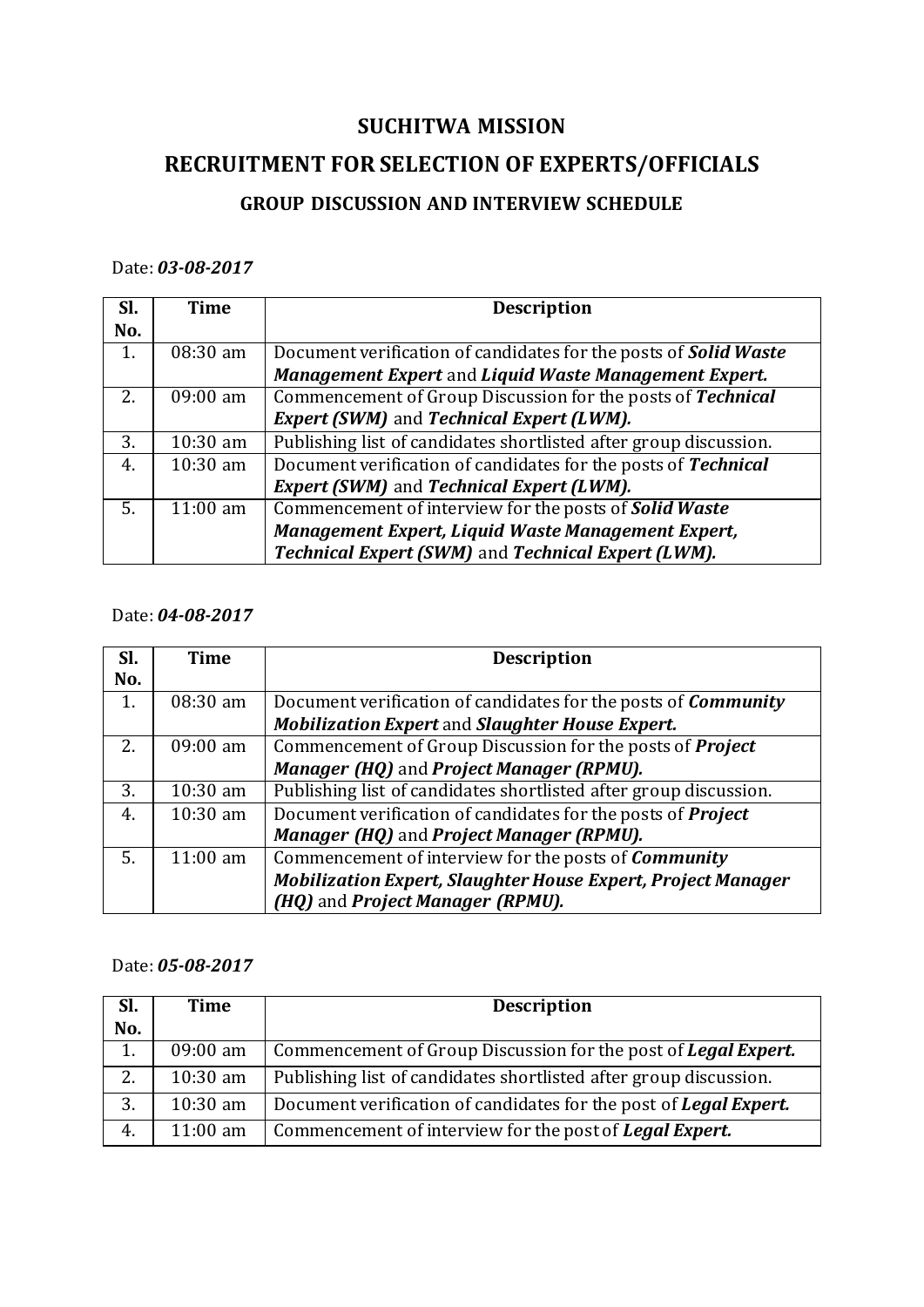### **SUCHITWA MISSION**

# **RECRUITMENT FOR SELECTION OF EXPERTS/OFFICIALS**

### **SHORTLISTED CANDIDATES**

The list of candidates shortlisted for various posts of Experts/Officials in Headquarters and Regional Project Management Units of Suchitwa Mission is given below. Candidates having any complaints or queries regarding this list are interested to inform the same at the address given below or shall contact on the telephone number given below, on or before 01/08/2017. No complaints or queries will be entertained thereafter.

#### *Address for submitting complaints and queries*

Centre for Management Development, Thycaud, Thiruvananthapuram – 695014 Ph: 0471 2320101, 2326221

#### **HEADQUARTERS POSITIONS**

#### **1. SOLID WASTE MANAGEMENT EXPERT**

| SI.<br>No.   | Roll No. | <b>Name</b>           | <b>Address</b>                                                                                 |
|--------------|----------|-----------------------|------------------------------------------------------------------------------------------------|
| $\mathbf{1}$ | 10001    | Rema Thankappan       | Kochitharayil, Kattilkadav P.O, Kollam-<br>690542                                              |
| 2            | 10002    | Dr. Abin Varghese     | Udumbanattu House, Amayanoor P.O.<br>Kottayam-686025                                           |
| 3            | 10003    | Raja Krishna Prasad N | C/O Dr. D. Ramesh Babu, D. No. 3C-13-<br>14/1, Western Street, Eluru-534001,<br>Andhra Pradesh |
| 4            | 10004    | Jincy Jose            | Kattupalath House, Korenchira P.O.,<br>Kottekulam, Palakkad - 678684                           |
| 5            | 10005    | Kiran Surya K T       | Karikuzhiyil, Pattanakad P.O, Cherthala,<br>Alapuzha-688531                                    |
| 6            | 10006    | esna Sainudeen        | TC 7/1967, House No.4, Ulloor Gardens,<br>Medical College P.O. Trivandrum-<br>695011           |

Mode of recruitment: *Interview only.*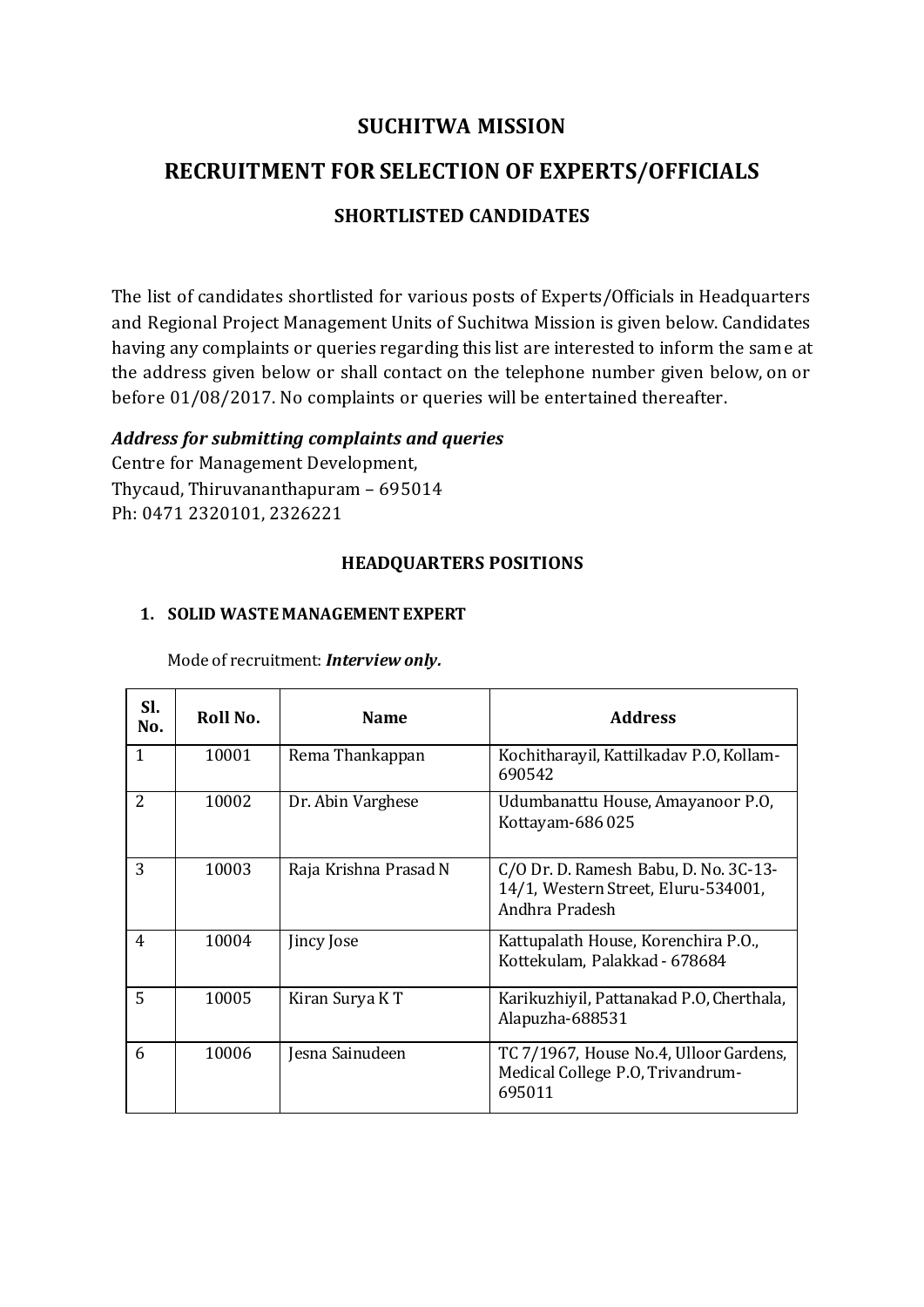| Sl.<br>No. | Roll No. | <b>Name</b>                       | <b>Address</b>                                                                                                     |
|------------|----------|-----------------------------------|--------------------------------------------------------------------------------------------------------------------|
| 7          | 10007    | Deepa Nair K.                     | Krishna Priya, GV 97, TC 11/34, Near<br>PMG's Office, Pattom P.O., Trivandrum -<br>695004                          |
| 8          | 10008    | Dr. Anuja Padma<br>Gopalakrishnan | Sreedhanya Planet - X, Block B, 5G,<br>Kallampally, Medical College P.O.                                           |
| 9          | 10009    | Zakaria Joy                       | Kuzhiyalipadavil, Mekkadambu P.O.,<br>Muvattupuzha - 682316                                                        |
| 10         | 10010    | Dr. Shylesh Chandran M.<br>S.     | Sree Chandra Vihar, Kaitha North,<br>Chettikulangara P.O., Mavelikkara -<br>690106                                 |
| 11         | 10011    | Dr. Asha Poorna C                 | TSGRA B-66, Sastha Garden, Thycaud,<br>Trivandrum-14                                                               |
| 12         | 10012    | Dr. Chithra V. S.                 | TC-70/1675(2), Near DMRA-75,"<br>Sreechithra", Mangottukadavu,<br>Konchiravila, Manacaud P.O,<br>Trivandrum-695009 |
| 13         | 10013    | Bindhya Mol K.                    | Vadakkeveettukalam House, Chithali<br>Post, Palakkad - 678702                                                      |
| 14         | 10014    | Dr. Ragi M. S.                    | Weston, Muttacaud P.O.,<br>Thiruvananthapuram - 695523                                                             |
| 15         | 10015    | Anzamol B. S.                     | Mekkumkara Veedu, Kollottupara,<br>Thottumukku, Vithura P.O.,<br>Nedumangad, Thiruvananthapuram -<br>695551        |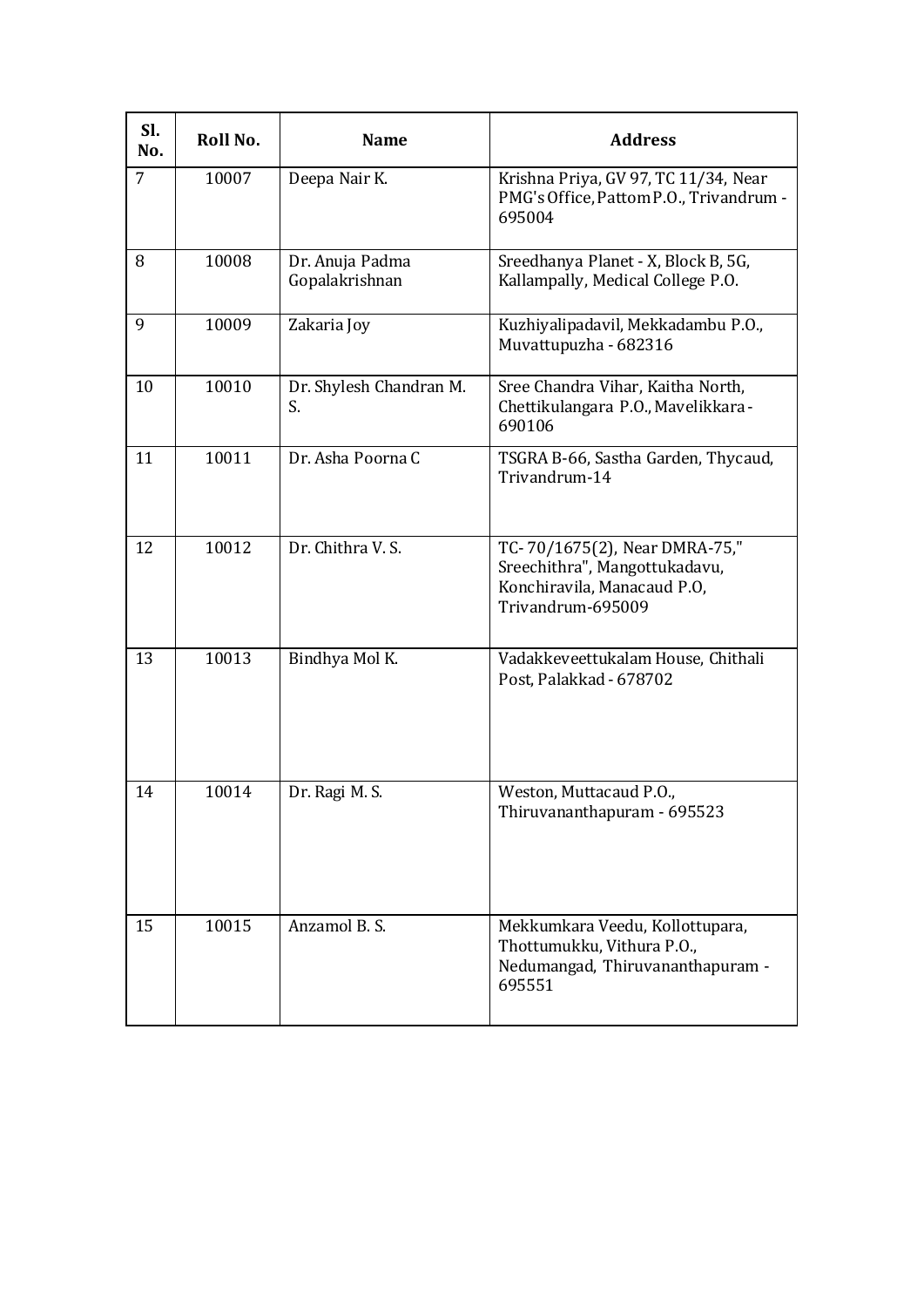## **2. LIQUID WASTE MANAGEMENT EXPERT**

### Mode of recruitment: *Interview only.*

| SI.<br>No.   | Roll No. | <b>Name</b>                    | <b>Address</b>                                                                                                     |
|--------------|----------|--------------------------------|--------------------------------------------------------------------------------------------------------------------|
| $\mathbf{1}$ | 20001    | Er. P. Sreekumaran Nair        | Shreyas, A-11 Ganga Nagar, Civil<br><b>Station Junction, Lalitha Mandiram</b><br>Compound, Trivandrum-695043       |
| 2            | 20002    | Kiran Surya KT                 | Karikuzhiyil, Pattanakad P.O,<br>Cherthala, Alapuzha-688531                                                        |
| 3            | 20003    | Jesna Sainudeen                | TC 7/1967, House No.4, Ulloor<br>Gardens, Medical College P.O,<br>Trivandrum-695011                                |
| 4            | 20004    | Deepa Nair K.                  | Krishna Priya, GV 97, TC 11/34, Near<br>PMG's Office, Pattom P.O.,<br>Trivandrum - 695004                          |
| 5            | 20005    | Dr. Anuja Padma Gopalakrishnan | Sreedhanya Planet - X, Block B, 5G,<br>Kallampally, Medical College P.O.                                           |
| 6            | 20006    | Dr. Chithra V. S.              | TC-70/1675(2), Near DMRA-75,"<br>Sreechithra", Mangottukadavu,<br>Konchiravila, Manacaud P.O,<br>Trivandrum-695009 |
| 7            | 20007    | Bindhya Mol K.                 | Vadakkeveettukalam House, Chithali<br>Post, Palakkad - 678702                                                      |
| 8            | 20008    | Dr. Ragi M. S.                 | Weston, Muttacaud P.O.,<br>Thiruvananthapuram - 695523                                                             |
| 9            | 20009    | Anzamol B. S.                  | Mekkumkara Veedu, Kollottupara,<br>Thottumukku, Vithura P.O.,<br>Nedumangad, Thiruvananthapuram -<br>695551        |

### **3. SLAUGHTER HOUSE EXPERT**

Mode of recruitment: *Interview only.*

| SI.<br>No. | Roll No. | <b>Name</b>               | <b>Contact Details</b>                                          |
|------------|----------|---------------------------|-----------------------------------------------------------------|
|            | 30001    | Dr. Mohanan Pilankuveetil | Karuna, 217 A, Near Kakkad Spinning<br>mill, Kakkad P.O, Kannur |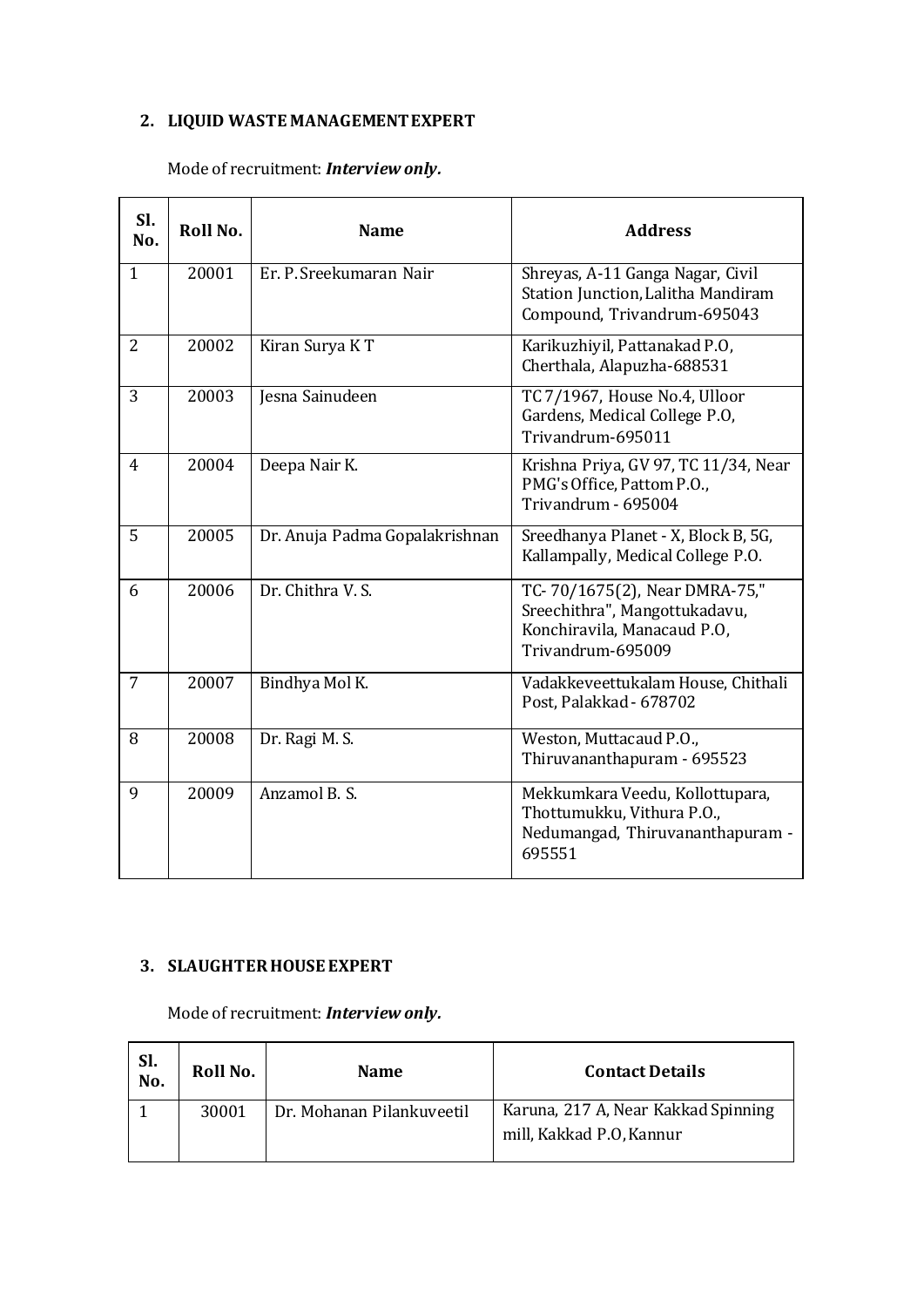### **4. PROJECT MANAGER**

| SI.<br>No.     | Roll No. | <b>Name</b>             | <b>Address</b>                                                                                                                   |
|----------------|----------|-------------------------|----------------------------------------------------------------------------------------------------------------------------------|
| $\mathbf{1}$   | 40001    | Renjith R.              | Moolemadathil Thekke Puthen<br>Kandathil, Mannarasala P.O., Harippad,<br>Alappuzha - 690514                                      |
| 2              | 40002    | Isac John               | Reha Bhavan, VARA - 371, Lane No.: 3,<br>Swagath Nagar, Arappura Junction,<br>Vattiyoorkavu P.O.,<br>Thiruvananthapuram - 695013 |
| 3              | 40003    | Regi T G                | Lakshmi (Thekkel), Green Gardens,<br>Anglo Indian School Road, Vaduthala,<br>Kochi                                               |
| 4              | 40004    | Ratheesh Chandran       | Ramya Sadanam House, Pettikundu P.O,<br>Cheruvathur Via, Kasaragod                                                               |
| 5              | 40005    | Prajeesh Kumar          | Peruvaniyamkunnath, Thrikkuttissery,<br>Vakayad P.O                                                                              |
| 6              | 40006    | Dr. Praveen CS          | Chirakkunnel House, Fair Land Housing<br>colony, Sultan Bathery P.O, Wayanad-<br>673592                                          |
| $\overline{7}$ | 40007    | Archana Raju R          | Thudalimoola House, Malayam P.O,<br>Trivandrum-695571                                                                            |
| 8              | 40008    | Shajan S                |                                                                                                                                  |
| 9              | 40009    | Shiju Johnson           | Kizhakathil veedu, Pothencode P.O,<br>Trivandrum-695584                                                                          |
| 10             | 40010    | Biju P S                | BNRA 75, Jawahar Nagar Kowdiar,<br>Trivandrum                                                                                    |
| 11             | 40011    | Rilsin Panakkal Ranjith | Panakkalpandikashalakal, Allapuzha<br>Raman Road, Nattika, Thrissur-680566                                                       |
| 12             | 40012    | Arya G S                | 55/1051, Netaji Nagar, Kadavanthra P.O,<br>Kochi-20                                                                              |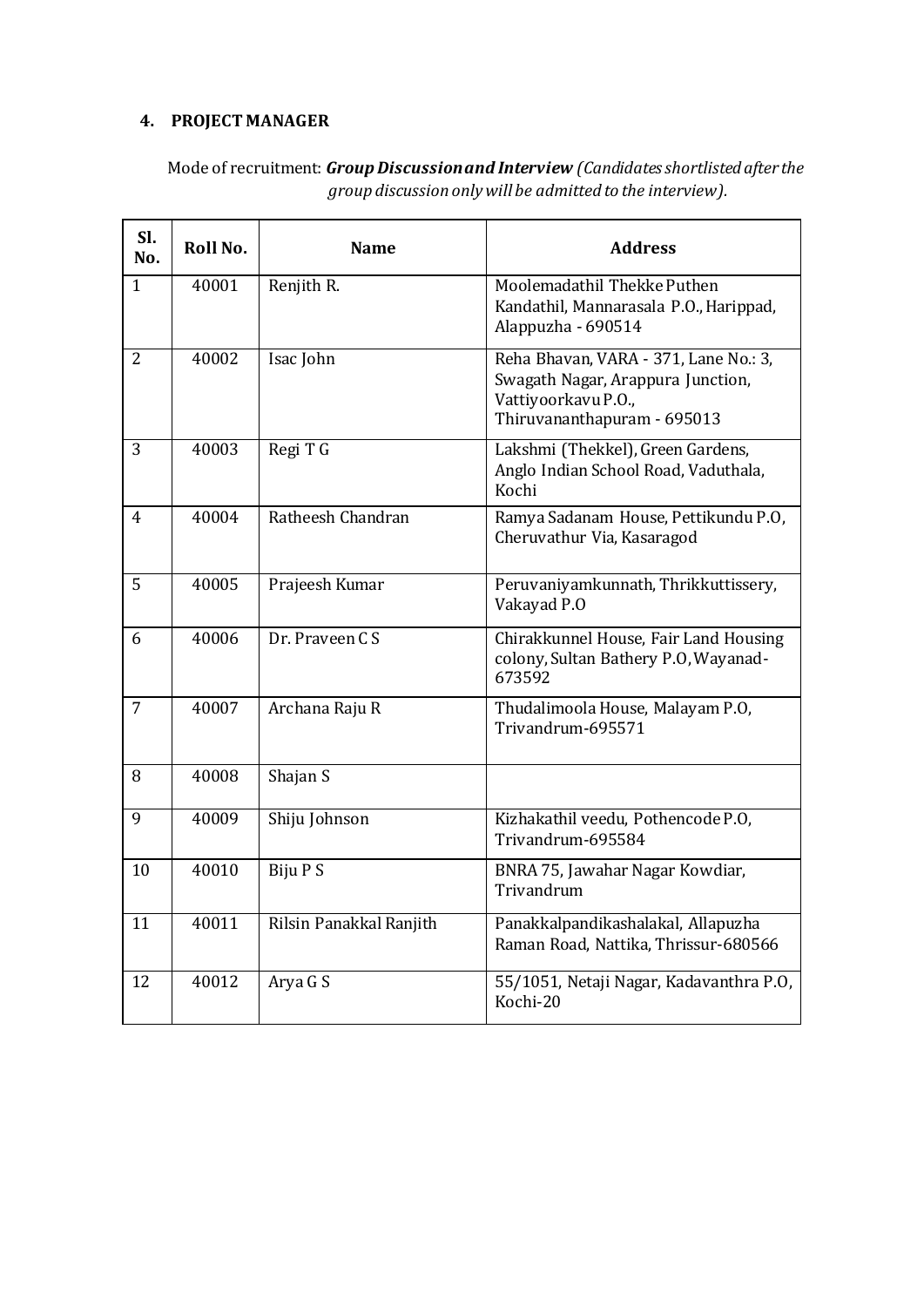#### **5. COMMUNITY MOBILISATION EXPERT**

## Mode of recruitment: *Interview only.*

| SI.<br>No.     | Roll No. | <b>Name</b>           | <b>Address</b>                                                                                                                   |
|----------------|----------|-----------------------|----------------------------------------------------------------------------------------------------------------------------------|
| $\mathbf{1}$   | 50001    | Thushara Bhaskar      | Kerala Raj Bhavan Quarters No. D. 26,<br>KG Camp P.O, Trivandrum                                                                 |
| $\overline{2}$ | 50002    | Isac John             | Reha Bhavan, VARA - 371, Lane No.: 3,<br>Swagath Nagar, Arappura Junction,<br>Vattiyoorkavu P.O.,<br>Thiruvananthapuram - 695013 |
| 3              | 50003    | Jayaprakash T N       | Chaithram, Venchavodu Junction,<br>Sreekariyam P.O, Trivandrum-695017                                                            |
| $\overline{4}$ | 50004    | George K Philip       | Kalampukattusseril, Kumarakam P.O,<br>Kottayam-686563                                                                            |
| 5              | 50005    | Ratheesh Kumar M      | Jagadiyil House, Puthiyavila, Pattoli<br>Market P.O, Kayamkulam, Alappuzha-<br>690531                                            |
| 6              | 50006    | Ameersha R S          | "Kudajadri", Vyasa Nagar, House No.<br>49, Trivandrum Corporation,<br>Paruthippara, Trivandrum                                   |
| $\overline{7}$ | 50007    | Arun Gopu J R         | Sanu, Choondupalaka, Kattakada P.O,<br>Trivandrum-695572                                                                         |
| 8              | 50008    | Dr. Chithra V. S.     | TC-70/1675(2), Near DMRA-75,"<br>Sreechithra", Mangottukadavu,<br>Konchiravila, Manacaud P.O,<br>Trivandrum-695009               |
| 9              | 50009    | Dr. Ragi M. S.        | Weston, Muttacaud P.O.,<br>Thiruvananthapuram - 695523                                                                           |
| 10             | 50010    | <b>Joshy Varghese</b> | Kopparambil House, Kattikunnu,<br>Chembu P.O., Vaikom, Kottayam                                                                  |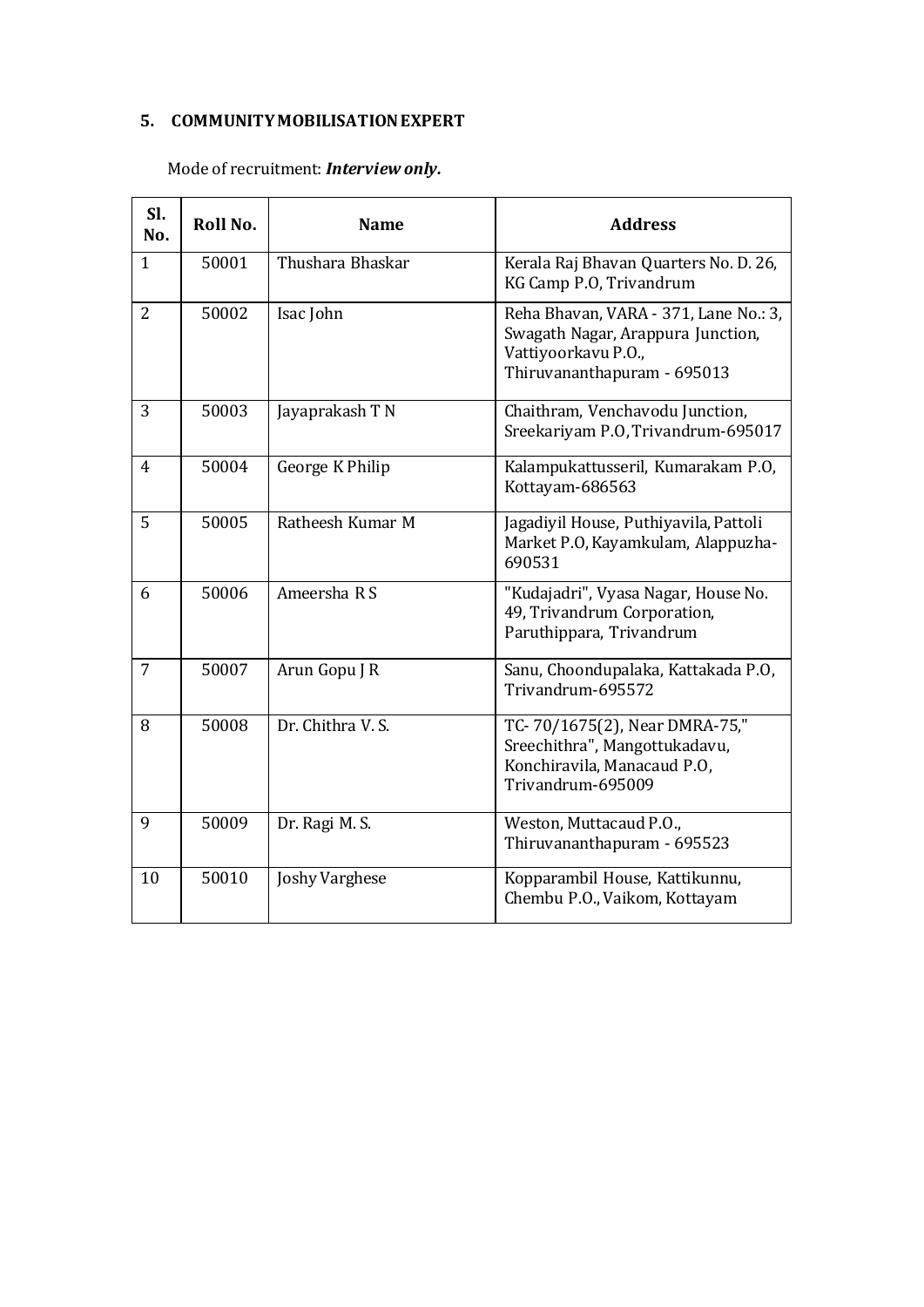### **6. LEGAL EXPERT**

| SI.<br>No.     | Roll No. | <b>Name</b>                | <b>Address</b>                                                                               |
|----------------|----------|----------------------------|----------------------------------------------------------------------------------------------|
| $\mathbf{1}$   | 60001    | Pameela George P           | SKNRA-25, TC 1837/1, Parekovil<br>Road, Vettamukku, Trivandrum-<br>695006                    |
| $\overline{2}$ | 60002    | Namitha Viswanathan        | Viswas, Temple Road, Valappad P.O.,<br>Thriprayar, Thrissur - 680567                         |
| 3              | 60003    | Neethu ST                  | Snehatheeram, Pazhavila,<br>Kalluvettankuzhy, Venganoor P.O,<br>Trivandrum                   |
| 4              | 60004    | Drishya V K                | TC 58/1803, Iranimuttom, Manacaud<br>P.O, Trivandrum-695009                                  |
| 5              | 60005    | Varghesekutty KP           | Kanjirapadath Kiluthattil (H), Holy<br>Cross Road, Kangarappady, Kochi-<br>682021            |
| 6              | 60006    | Ratheeshkumar VV           | Iswarya, Kurumandal-B, Paravur P.O,<br>Kollam-691301                                         |
| $\overline{7}$ | 60007    | Ajeesh S                   | Melevila Veedu, Korani P.O,<br>Kizhuvilam (via), Attingal,<br>Thiruvananthapuram-695104      |
| 8              | 60008    | <b>Phebe Susan Mathews</b> | Sharon, TC 35/2704, Ellipode,<br>Thirumala P.O., Thiruvananthapuram<br>$-695006$             |
| 9              | 60009    | Salim Kumar M K            | RLRA-67, Vazhayila, Peroorkkada<br>P.O., Thiruvananthapuram - 695005                         |
| 10             | 60010    | Sam Franclin L.            | Blossom, House No. 16, Aradhana<br>Nagar, Maruthoor, Vattappara<br>P.O., Trivandrum - 695028 |
| 11             | 60011    | Surya K.                   | Thekkethai Veli, Gurupuram, South<br>Aryad, Avalookunnu P.O., Alappuzha -<br>688006          |
| 12             | 60012    | Priyanka M. M.             | Sreesailam, GNRA-10, Manacaud P.O.,<br>Thiruvananthapuram - 695009                           |
| 13             | 60013    | Rejitha V. P.              | Vaisakh, Blossom Road, Elamakkara<br>P.O., Ernakulam - 682026                                |
| 14             | 60014    | Anil Babu R.               | Vrindavanam House, East<br>Kadungalloor, UC College P.O., Aluva,<br>Ernakulam - 683102       |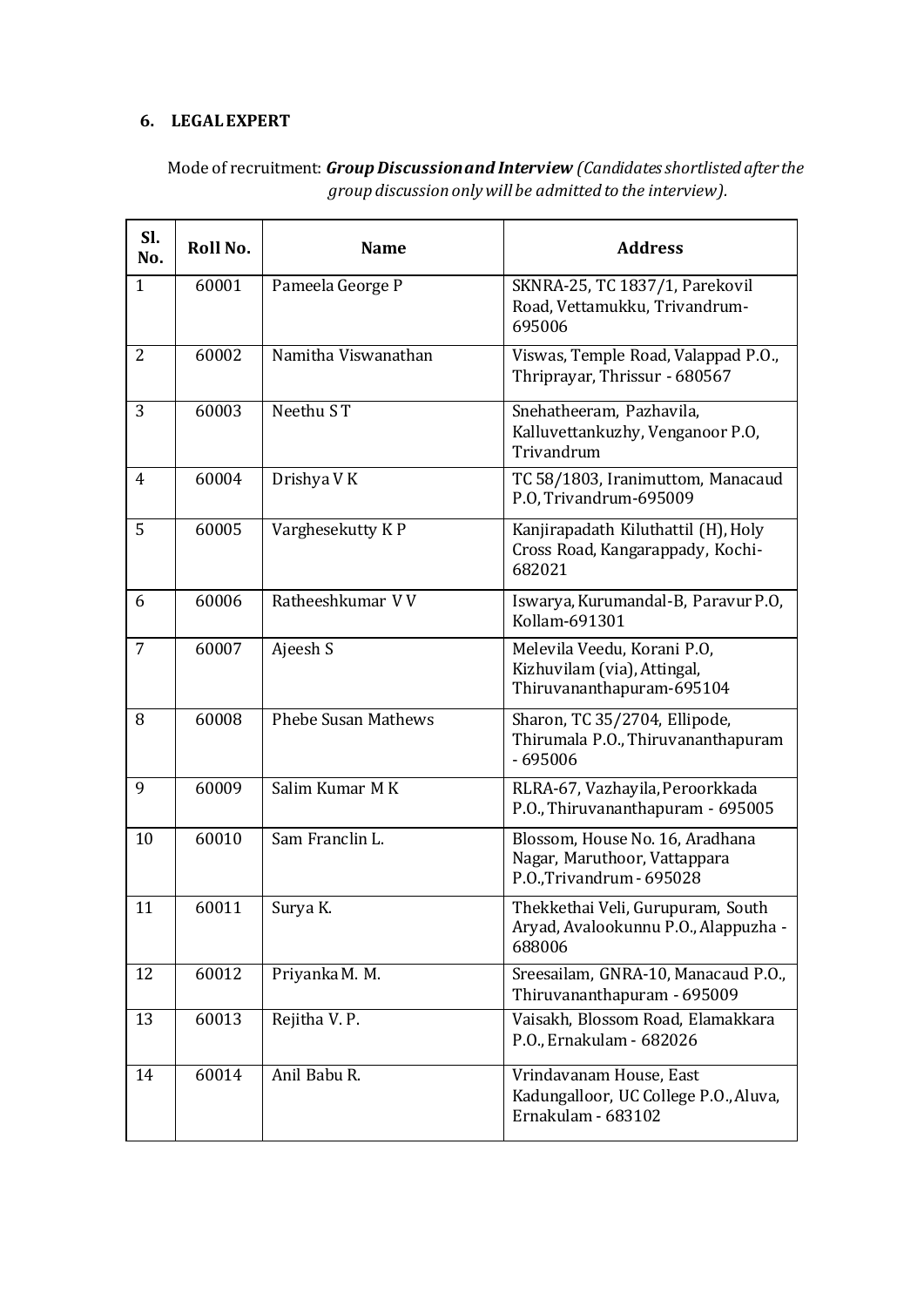| SI.<br>No. | Roll No. | <b>Name</b>         | <b>Address</b>                                                                        |
|------------|----------|---------------------|---------------------------------------------------------------------------------------|
| 15         | 60015    | Shan S.             | Shalom, TC 21/1473 (6), Nedumcaud,<br>Karamana P.O., Trivandrum - 695002              |
| 16         | 60016    | Shino M.            | Karthika, East Street, Kazhakkuttom,<br>Trivandrum - 695582                           |
| 17         | 60017    | V. Visakhan         | 16, Vrindavan Gardens, 5/2109 (4),<br>Kokkode, Kowdiar P.O., Trivandrum -<br>695003   |
| 18         | 60018    | Chandrakant Bhonsle | Flat-202, Block-3, Chitrakoot Parisar,<br>Mohba Bazar, Raipur, Chattisgarh-<br>492001 |
| 19         | 60019    | Sakthi Prabha M     | Retnalayam, PRRA-83, Pazhaya Road,<br>Medical College P.O, Trivandrum-<br>695011      |

### **REGIONAL PROJECT MANAGEMENT UNIT POSITIONS**

### **1. TECHNICAL EXPERT (LWM)**

| SI.<br>No.   | Roll No. | <b>Name</b>     | <b>Address</b>                                                                                                               |
|--------------|----------|-----------------|------------------------------------------------------------------------------------------------------------------------------|
| $\mathbf{1}$ | 70001    | Harshan K G     | Associate Professor, Civil Engineering<br>Department, M Dasan Institute of<br>Technology, Ulliyeri P.O, Kozhikode-<br>673620 |
| 2            | 70002    | Vignesh K R     | Kottangal House, Pazhur Post,<br>Chathamangalam, Kozhikode-673661                                                            |
| 3            | 70003    | Reji P G        | Saromalayam, Venmoney P.O.<br>Chengannur, Alappuzha-689509                                                                   |
| 4            | 70004    | Dhanya M S      | Chellisseril House, Keezhillam,<br>Perumbavoor, Ernakulam-683541                                                             |
| 5            | 70005    | Aravind E S     |                                                                                                                              |
| 6            | 70006    | Prabha Varghese | Puthuparambil (H), Vennikulam P.O,<br>Tiruvalla-689544                                                                       |
| 7            | 70007    | Jesna Sainudeen | TC 7/1967, House No.4, Ulloor<br>Gardens, Medical College P.O.<br>Trivandrum-695011                                          |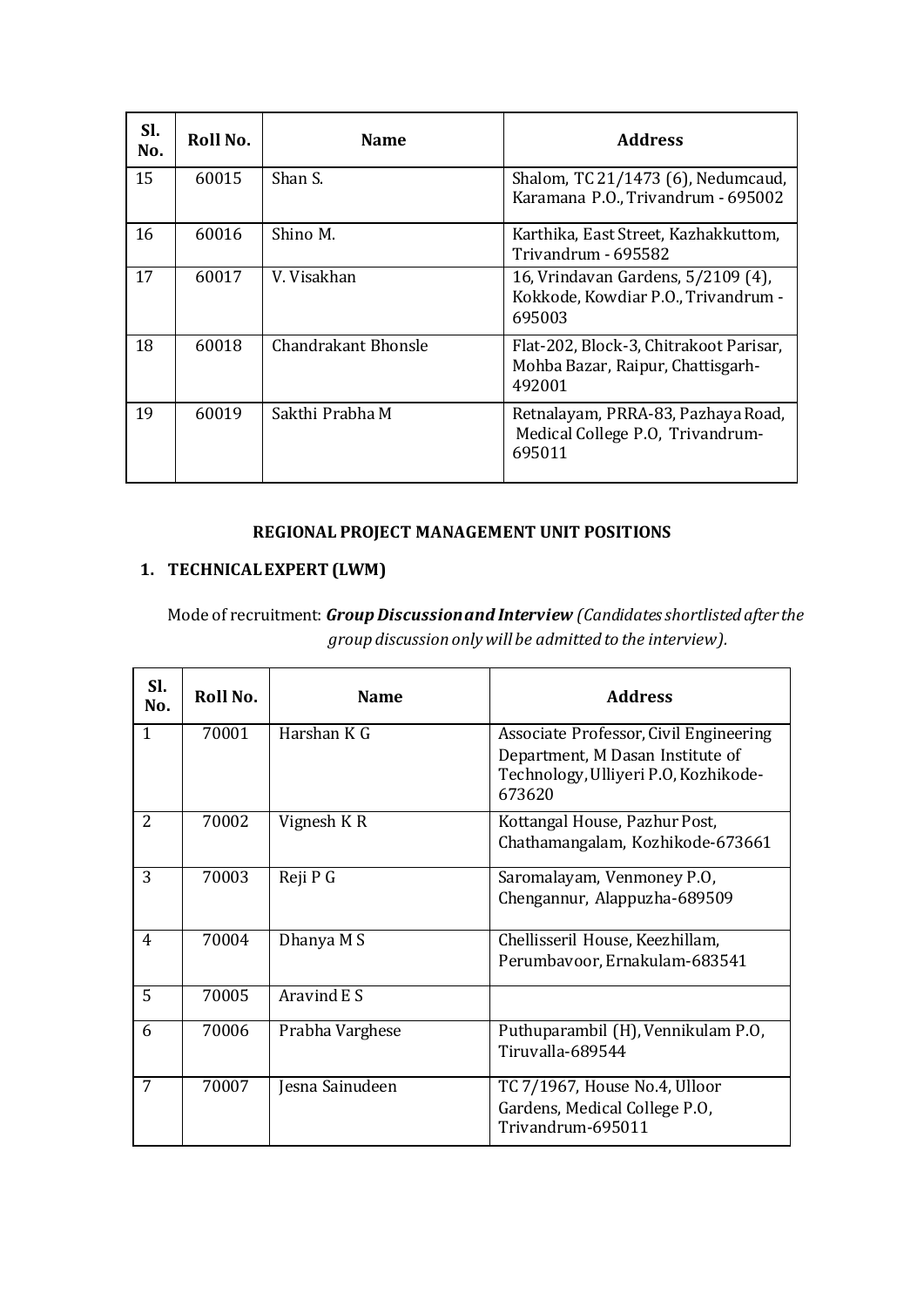| SI.<br>No. | Roll No. | <b>Name</b>      | <b>Address</b>                                                                               |
|------------|----------|------------------|----------------------------------------------------------------------------------------------|
| 8          | 70008    | Sarath K.        | H. No.: 60/2473, Mulloor, Mukkola,<br>Vizhinjam, Trivandrum - 695521                         |
| 9          | 70009    | Anuprasad S. G.  | Nestle (H), Ramanattukara, Calicut -<br>673011                                               |
| 10         | 70010    | Zakaria Joy      | Kuzhiyalipadavil, Mekkadambu P.O.,<br>Muvattupuzha - 682316                                  |
| 11         | 70011    | Adarsh R Nair    | Sreeshylam, Ampalamattakal, Azhoor,<br>Pathanamthitta-689645                                 |
| 12         | 70012    | Vipin Sasidharan | Thiruvonam House, Vellur High School<br>Road, Vellur P.O., Payyannur via,<br>Kannur - 670307 |
| 13         | 70013    | Bindhya Mol K.   | Vadakkeveettukalam House, Chithali<br>Post, Palakkad - 678702                                |

## **2. TECHNICAL EXPERT (SWM)**

| SI.<br>No.    | Roll No. | <b>Name</b>       | <b>Address</b>                                                                          |
|---------------|----------|-------------------|-----------------------------------------------------------------------------------------|
| $\mathbf{1}$  | 80001    | Rema Thankappan   | Kochitharayil, Kattilkadav P.O, Kollam-<br>690542                                       |
| $\mathcal{L}$ | 80002    | Vignesh KR        | Kottangal House, Pazhur Post,<br>Chathamangalam, Kozhikode-673661                       |
| 3             | 80003    | Dr. Abin Varghese | Udumbanattu House, Amayanoor P.O.<br>Kottayam-686025                                    |
| 4             | 80004    | Saliha E M        | Elavumchuvattil House, Keerikodu,<br>Thodupuzha East P.O, Idukki-685585                 |
| 5             | 80005    | Anju S. Nair      | VARA - 443, Anjana, Mulamoodu Lane,<br>Arappura, Vattiyoorkavu, Trivandrum<br>$-695013$ |
| 6             | 80006    | Jincy Jose        | Kattupalath House, Korenchira P.O.,<br>Kottekulam, Palakkad - 678684                    |
| 7             | 80007    | Dr. Binu KS       | Devabhaga, Ullannoor P.O, Kulanada<br>(Via), Pathanamthitta                             |
| 8             | 80008    | Reji P G          | Saromalayam, Venmoney P.O,<br>Chengannur, Alappuzha-689509                              |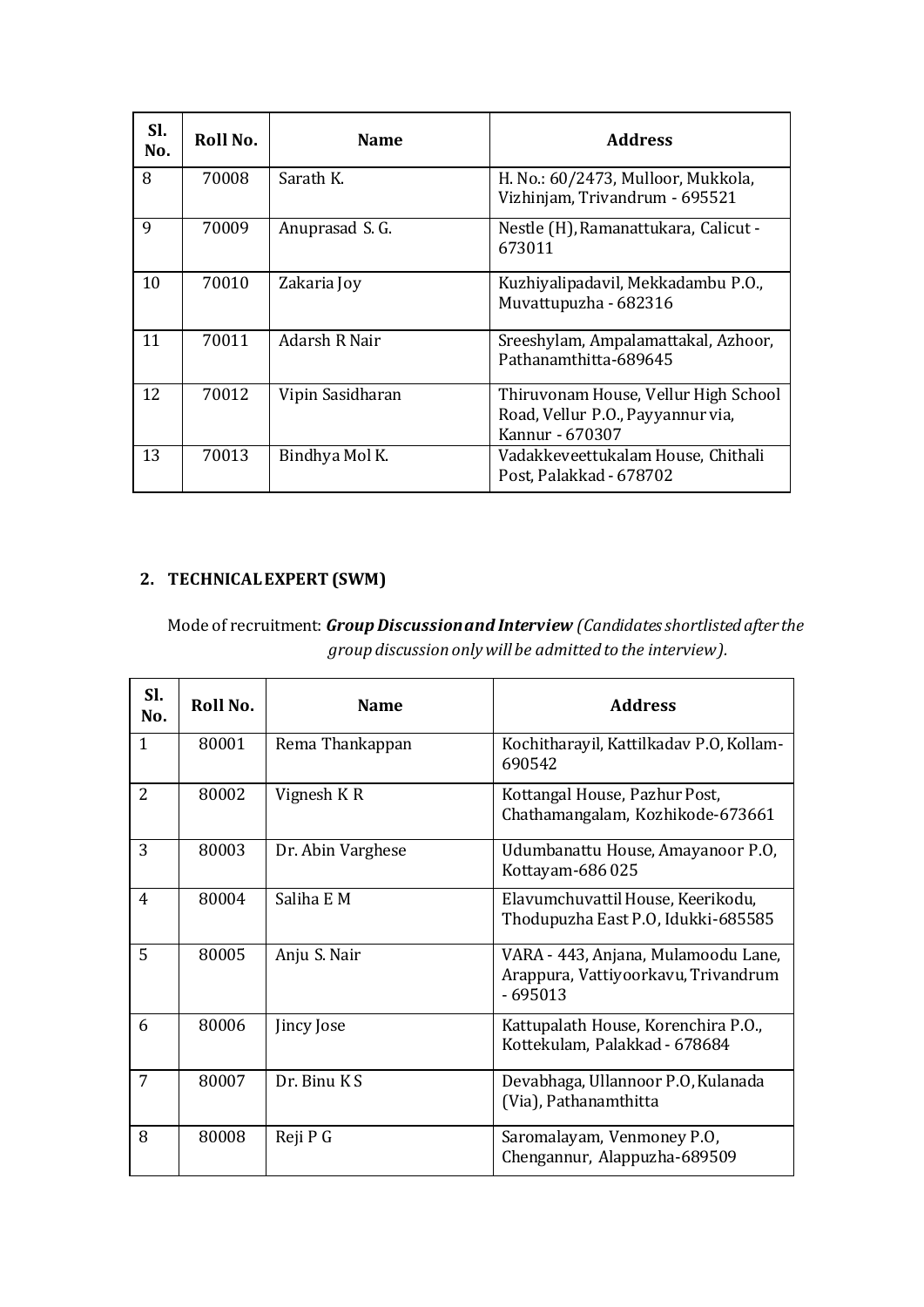| Sl.<br>No. | Roll No. | <b>Name</b>       | <b>Address</b>                                                                                              |
|------------|----------|-------------------|-------------------------------------------------------------------------------------------------------------|
| 9          | 80009    | Dhanya M S        | Chellisseril House, Keezhillam,<br>Perumbavoor, Ernakulam-683541                                            |
| 10         | 80010    | Aravind E S       |                                                                                                             |
| 11         | 80011    | Jayasree K R      | Kottattu, Ezhumattoor P.O,<br>Mallappally, Pathanamthitta-689586                                            |
| 12         | 80012    | Jesna Sainudeen   | TC 7/1967, House No.4, Ulloor<br>Gardens, Medical College P.O,<br>Trivandrum-695011                         |
| 13         | 80013    | Anuprasad S. G.   | Nestle (H), Ramanattukara, Calicut -<br>673011                                                              |
| 14         | 80014    | Zakaria Joy       | Kuzhiyalipadavil, Mekkadambu P.O.,<br>Muvattupuzha - 682316                                                 |
| 15         | 80015    | Anitha S.         | Kottapadam (H), Thenkurussi P.O.,<br>Palakkad - 678671                                                      |
| 16         | 80016    | Vishnu C.         | Research Fellow, IIT Delhi, Hauzkhaz,<br>New Delhi                                                          |
| 17         | 80017    | Dr. Asha Poorna C | TSGRA B-66, Sastha Garden, Thycaud,<br>Trivandrum-14                                                        |
| 18         | 80018    | Bindhya Mol K.    | Vadakkeveettukalam House, Chithali<br>Post, Palakkad - 678702                                               |
| 19         | 80019    | Dr. Ragi M. S.    | Weston, Muttacaud P.O.,<br>Thiruvananthapuram - 695523                                                      |
| 20         | 80020    | Anzamol B. S.     | Mekkumkara Veedu, Kollottupara,<br>Thottumukku, Vithura P.O.,<br>Nedumangad, Thiruvananthapuram -<br>695551 |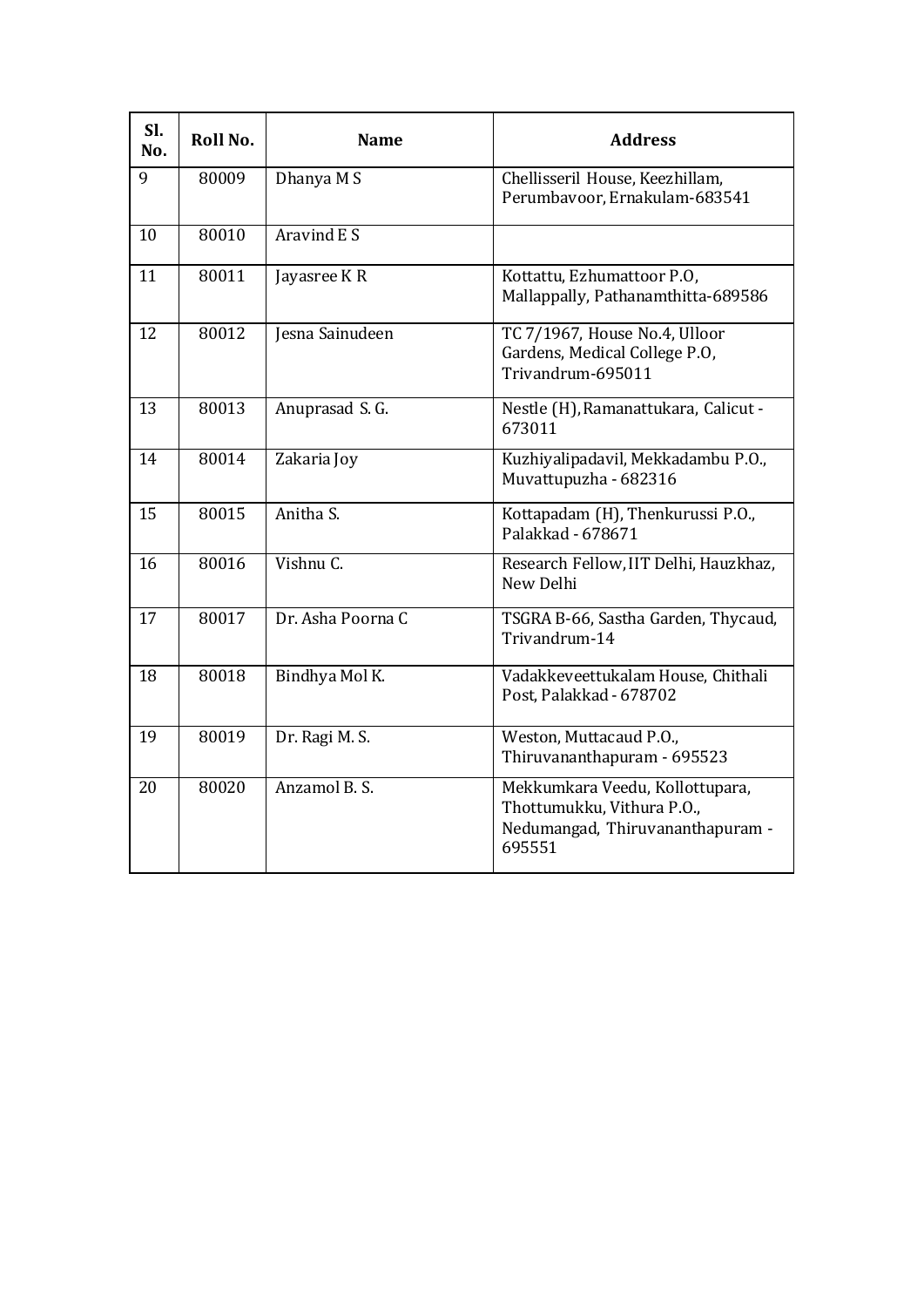## **3. PROJECT MANAGER (RPMU)**

| SI.<br>No.     | Roll No. | <b>Name</b>         | <b>Address</b>                                                                                                                   |
|----------------|----------|---------------------|----------------------------------------------------------------------------------------------------------------------------------|
| $\mathbf{1}$   | 90001    | Rijin P.K.          | Sarovaram, Vanganachal, Chembilode,<br>Mowanchery P.O., Kannur - 670613                                                          |
| $\overline{2}$ | 90002    | Renjith R.          | Moolemadathil Thekke Puthen<br>Kandathil, Mannarasala P.O., Harippad,<br>Alappuzha - 690514                                      |
| 3              | 90003    | Isac John           | Reha Bhavan, VARA - 371, Lane No.: 3,<br>Swagath Nagar, Arappura Junction,<br>Vattiyoorkavu P.O.,<br>Thiruvananthapuram - 695013 |
| 4              | 90004    | Rinas U.N.          | Vattavilayil, Pallisserickal P.O.,<br>Sasthamcotta, Kollam - 690521                                                              |
| 5              | 90005    | P. M. Muraleedharan | P. M. House, Mankurussi Post,<br>Mankara, Palakkad - 678613                                                                      |
| 6              | 90006    | Renjith Alex P      | Pullikkottil House, Koonammuchi P.O,<br>Thrissur-680504                                                                          |
| $\overline{7}$ | 90007    | Regi T G            | Lakshmi (Thekkel), Green Gardens,<br>Anglo Indian School Road, Vaduthala,<br>Kochi                                               |
| 8              | 90008    | Prajeesh Kumar      | Peruvaniyamkunnath, Thrikkuttissery,<br>Vakayad P.O                                                                              |
| 9              | 90009    | Dr. Praveen CS      | Chirakkunnel House, Fair Land<br>Housing colony, Sultan Bathery P.O,<br>Wayanad-673592                                           |
| 10             | 90010    | Siju Kumar A.       | Souparnika Apartment, Room No. A 3,<br>Second Floor, Kunnathumana Lane,<br>Thrissur - 680001                                     |
| 11             | 90011    | Salina Salim        | Shoukkath Manzil, Kakkazhom P.O.,<br>Ambalappuzha, Alappuzha - 688005                                                            |
| 12             | 90012    | Archana Raju R      | Thudalimoola House, Malayam P.O,<br>Trivandrum-695571                                                                            |
| 13             | 90013    | Shiju Johnson       | Kizhakathil veedu, Pothencode P.O,<br>Trivandrum-695584                                                                          |
| 14             | 90014    | Nidhi Mariam John   | Flat 14 C, Summer Breeze, PPD<br>Seasons, Kuravankonam, Trivandrum                                                               |